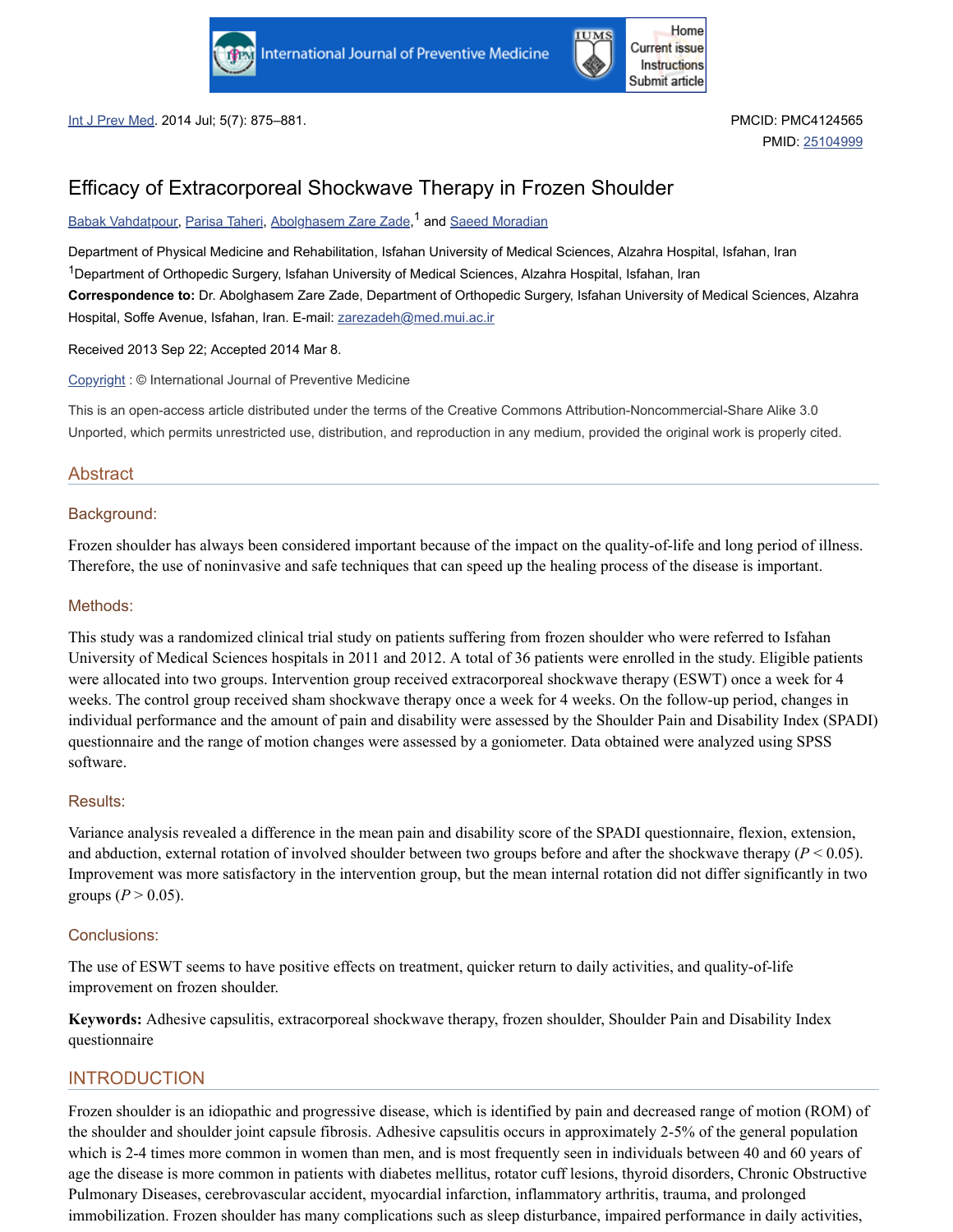and personal grooming. The disease has three phases: In the first phase (pain phase), synovitis, thickening of the joint capsule, synovial fluid loss, and decreased ROM are observed. The duration of this phase is approximately 10-36 weeks. In the second phase (frozen phase), pain is decreased and joint capsule fibrosis, thickening of the rotator cuff tendons, and loss of joint space are seen. The duration of this phase is approximately 4-12 months. In the third phase (resolution phase), joint ROM again increases gradually and the patient gradually returns to normal daily activities. The duration of this phase is approximately 12- 42 months. The disease is treatable although treatment is usually long and creates many problems for the patients. Intraarticular corticosteroid injections, physical therapy, supraclavicular nerve block, acupuncture, daily activities modification, etc., are traditionally used in this condition. [[1](#page-8-0)[,2](#page-8-1),[3,](#page-8-2)[4\]](#page-8-3) In physical therapy, various modalities such as joint mobilization, [\[5](#page-8-4)] heat, transcutaneous electrical nerve stimulation, exercise, distension arthrography and manipulation under anesthesia, arthroscopic and open surgical release are used early in the rehabilitation process; however, passive joint glides and nonpainful passive ROM exercises might be beneficial. Early scapular stability exercises and closed chain rotator cuff exercises can be instituted. As the patient's symptoms improve, active-assisted and active ROM activities can be added, along with open chain and proprioceptive exercises. The Pendulum and University of Washington (Jackins) exercises are useful for improving the shoulder's ROM.[[6,](#page-8-5)[7](#page-8-6),[8,](#page-8-7)[9\]](#page-8-8) Shockwave through generating low-energy waves and electromagnetic excitation could be effective in this condition due to increasing the regional blood flow, neovascular changes, enzymes release, reduction of inflammatory cytokines, and increasing the flexibility of the collagen fibers and tendons in that area. This type of treatment has been used in other orthopedic conditions such as tendinitis,[[10](#page-9-0)[,11](#page-9-1)[,12](#page-9-2)[,13](#page-9-3)[,14](#page-9-4),[15](#page-9-5)] plantar fasciitis,[\[15](#page-9-5)[,16](#page-9-6)[,17](#page-9-7)] and lateral epicondilitis[\[18,](#page-9-8)[19](#page-9-9)] the healing process of wounds[[20\]](#page-9-10) and fractures[\[21](#page-9-11)] and satisfactory results have been achieved. There is also limited number of investigations to evaluate the usefulness of shockwave therapy in frozen shoulder. This study aimed to determine the effect of extracorporeal shockwave therapy (ESWT) in the treatment of patients with frozen shoulder admitted to Isfahan University of Medical Sciences hospitals in 2011 and 2012.

# METHODS

### Study design and participants

This clinical randomized trial study was performed in Kashani Hospital, Isfahan, Iran in 2011 and 2012.

The study population was the patients with frozen shoulder who were admitted to Isfahan Medical University hospital. The patients were examined by a hand surgeon sub-specialist. After providing the necessary X-ray and injection of 40 mg triamcinolone (Hexal AG) into the involved shoulder joint, the patients were referred to the physical medicine and rehabilitation clinic. Exclusion criteria were history of previous surgery on the shoulder, history of shoulder fracture, cancer, inflammatory disorders, bleeding disorders, and unwillingness to participate in the study. Then, the patients completed a consent form to participate in the research. After that, the enrolled patients were randomized into two groups using random allocation software.

#### Proscure and variable assessment

All the patients received analgesics (meloxicam 15 mg daily), and activity modification to reduce pain, and were advised to perform Pendulum exercises (swinging arm forward and back, side to side, and around in circles for 5-10 times) and stretching the back of the involved shoulder 30 s twice a day. If the patient tolerated it progressed by wall walking and University of Washington (Jackins) exercises, the patients were blind to the study. The patients in the intervention group received shock wave therapy once a week for 4 weeks. The focus probe sets were used and in each session, patients received ESWT from anterior and posterior directions (on the average 1200 shocks between 0.1 and 0.3 mJ/mm<sup>2</sup>) up to the maximum threshold of pain tolerance in the shoulder. The control group received sham shockwave therapy once a week for 4 weeks while the device was turned off and placed on the patient's shoulder for the same period of time. The device used in this study was the standard electromagnetic shockwave (Doulith SD1). This procedure was performed with patients in the sitting position on a chair after applying the coupling gel. Pain and disability score were assessed with the Shoulder Pain and Disability Index (SPADI) questionnaire before the treatment, immediately after the intervention, and 2 and 5 months after the intervention. The SPADI questionnaire was completed for each patient by the physician in each session. The SPADI questionnaire's is a selfadministered instrument developed to measure pain (five items) and disability (eight items) associated with shoulder complaints. For the five pain items, "no pain" scored zero and "the worst imaginable pain" scored 10; for the eight disability items, "no difficulty" received zero score while "difficulty requiring assistance" received 10 scores. The SPADI demonstrates good internal consistency, test-retest reliability and criterion and construct validity. It also appears to be able to detect change in patient status over time. The SPADI should therefore prove to be a useful instrument both in clinical practice and in clinical research.[[22\]](#page-9-12) The ROM of the involved shoulder was measured by a goniometer in flexion, abduction, extension, internal, and external rotation.

#### Statistical analyses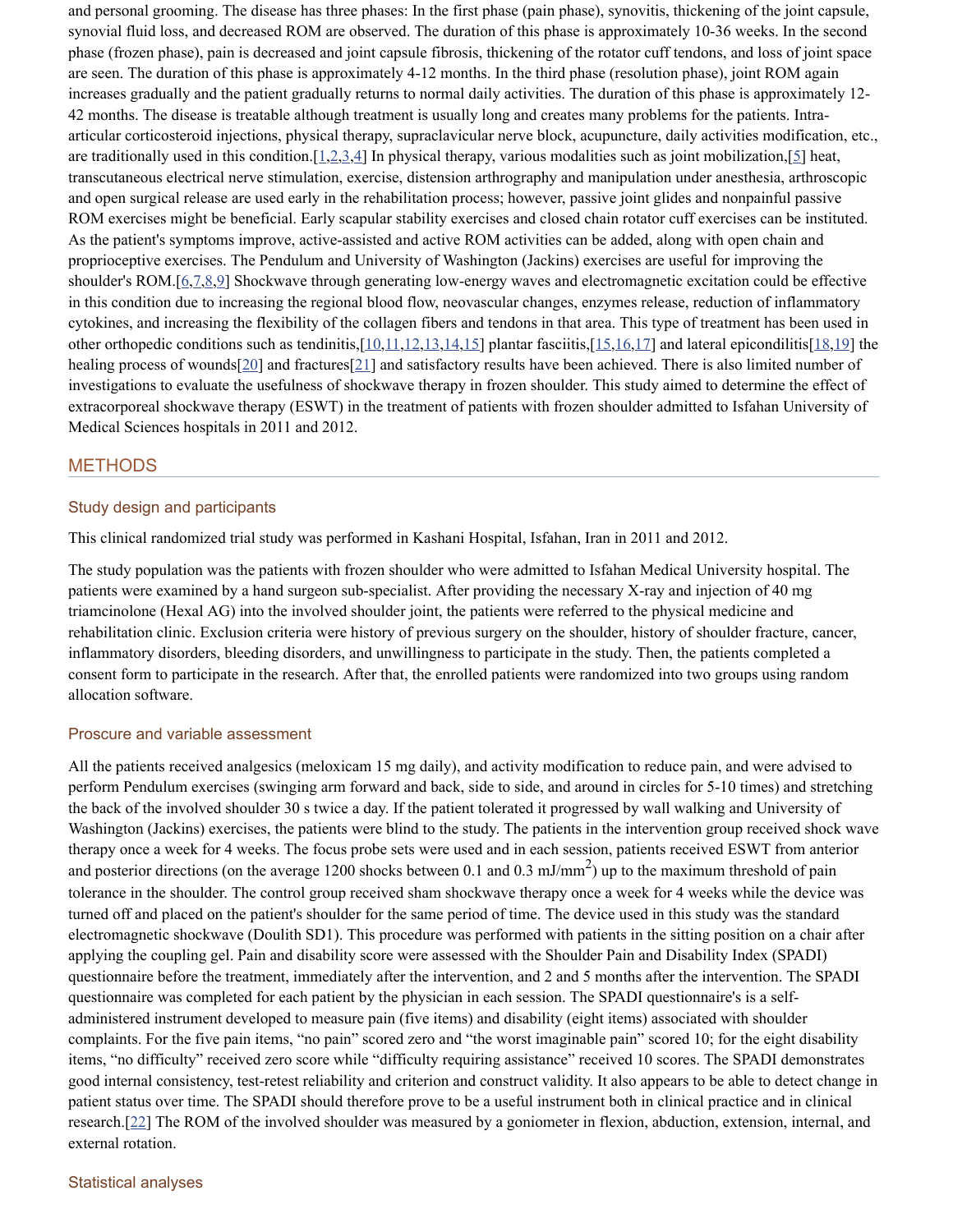The obtained data were analyzed with the Statistical Package for the Social Sciences version 20.0 (SPSS Inc., Chicago, IL, USA), using independent *t*-test, paired *t*-test, Chi-square test, and repeated measures ANOVA.

# RESULTS

[Figure](https://www.ncbi.nlm.nih.gov/pmc/articles/PMC4124565/figure/F1/) 1 shows a total of 40 patients with frozen shoulder were randomly divided into two groups. The intervention groups received ESWT and the control group received sham ESWT. Four patients (one in the intervention group and three in the control group) did not complete treatment sessions due to unwillingness; therefore, 19 patients in the intervention group (13 women and 6 men, 68.4% vs. 31.6%) and 17 patients in the control group (12 women and 5 men, 70.5% vs. 29.5%) completed the study. The mean age of the intervention and control groups was  $56.1 \pm 10.6$  and  $60.3 \pm 4.8$  years respectively and *t*-test revealed no significant difference between the two groups in this regard  $(P > 0.05)$ . As for gender distribution in the intervention and control groups, there were 13 females and 6 males. Chi-square test showed no significant difference in gender distribution between the two groups ( $P > 0.05$ ). Furthermore, the right shoulder was involved in 7 patients in the intervention group and 9 patients in the control group and the rest of the patients had their left shoulders involved; Chi-square test showed no significant difference in the involved shoulder between the two groups  $(P > 0.05)$ . During the study, all the patients completed the primary medical therapy and the recommended exercises and no significant complications were noted. The mean and standard deviation of pain and disability scores, flexion, extension, and abduction, internal, and external rotation are shown in [Table](https://www.ncbi.nlm.nih.gov/pmc/articles/PMC4124565/table/T1/) 1.



### [Figure](https://www.ncbi.nlm.nih.gov/pmc/articles/PMC4124565/figure/F1/) 1

Open in a [separate](https://www.ncbi.nlm.nih.gov/pmc/articles/PMC4124565/figure/F1/?report=objectonly) window

Patient's enrollment, allocation, follows up and analysis in both study groups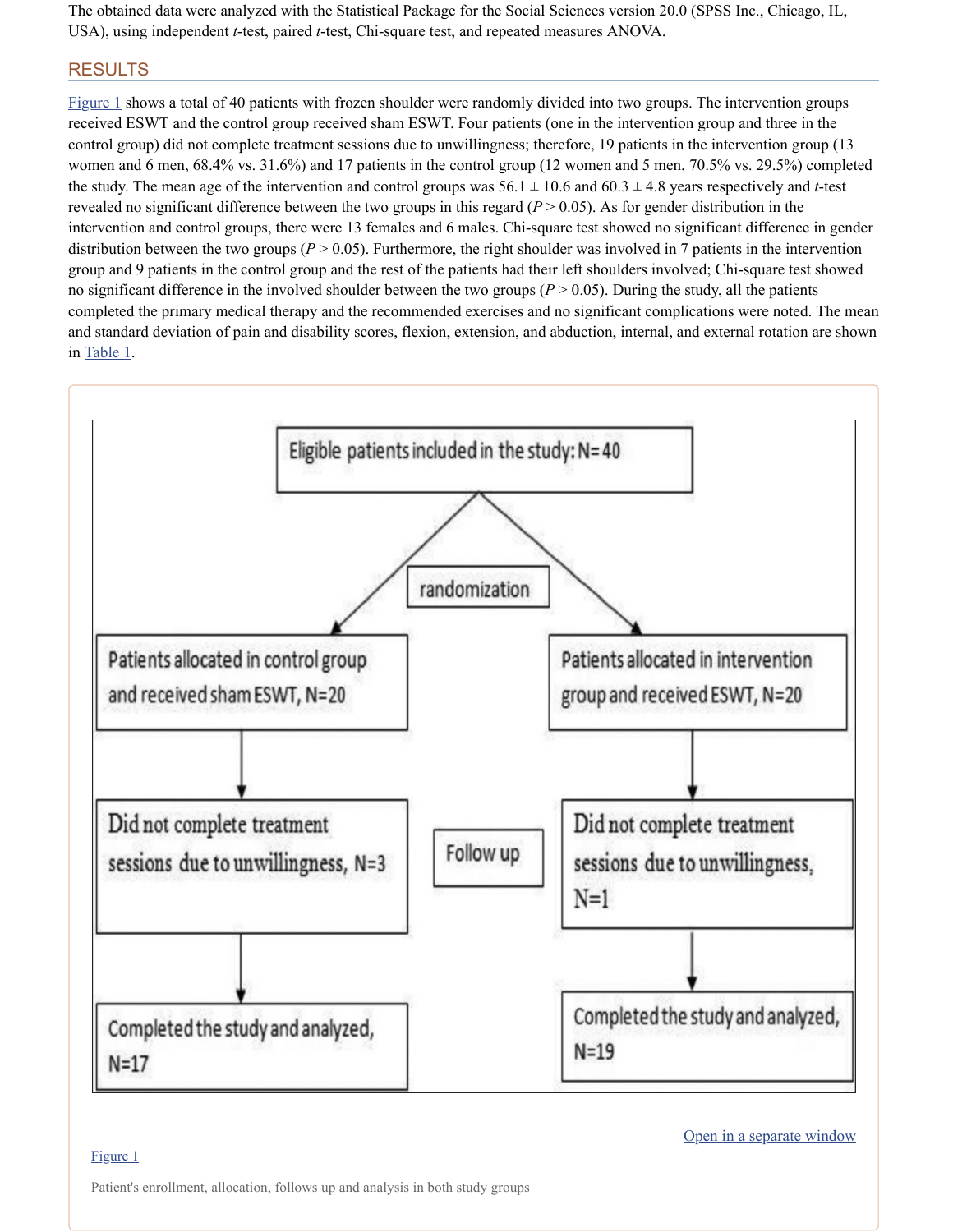# Table 1

Mean and standard deviation of pain and disability scores, flexion, extension, and abduction, internal and external rotation

| <b>Criteria</b>          | <b>Group</b> | <b>Before</b><br>intervention | <b>Immediately after</b><br>intervention | 2 months after<br>intervention | 5 months after<br>intervention | P value |
|--------------------------|--------------|-------------------------------|------------------------------------------|--------------------------------|--------------------------------|---------|
| Pain score (SPADI)       | Intervention | $48.8 \pm 10.7$               | $31.8 \pm 10.8$                          | $22.2 \pm 9.5$                 | $16.1\pm 6.7$                  | < 0.001 |
|                          | Control      | $52.8 \pm 4.3$                | $45.2 \pm 9.2$                           | $44.1 \pm 10.4$                | $39.5 \pm 10.4$                |         |
| Disability score (SPADI) | Intervention | $59.3 \pm 9.6$                | $37.5 \pm 14.8$                          | $24.8 \pm 17.4$                | $19.2 \pm 15.8$                | 0.002   |
|                          | Control      | $50.4 \pm 8.6$                | $44.9 \pm 8.6$                           | $42.4 \pm 7.5$                 | $40.9 \pm 8.7$                 |         |
| Flexion                  | Intervention | $60.8 \pm 24.1$               | $83.7 \pm 26$                            | $93.2 \pm 23.6$                | $111.1 \pm 19.4$               | 0.001   |
|                          | Control      | $60\pm 6.6$                   | $64.4\pm9.2$                             | $69.7 \pm 9.1$                 | $77.4 \pm 8.7$                 |         |
| Extension                | Intervention | $22.4 \pm 10.1$               | $32.4 \pm 12.4$                          | $32.6 \pm 14.4$                | $37.6 \pm 13.1$                | 0.006   |
|                          | Control      | $32.9 \pm 11.2$               | $42.1 \pm 11.7$                          | $43.8 \pm 9.8$                 | $46.8 \pm 9.5$                 |         |
| Internal rotation        | Intervention | $44.5 \pm 15.4$               | $50.5 \pm 13.7$                          | $54.7 \pm 12.1$                | $62.5 \pm 13.4$                | 0.29    |
|                          | Control      | $47.6 \pm 6.2$                | $49.4 \pm 7$                             | $50.9 \pm 5$                   | $49.5 \pm 6.1$                 |         |
| External rotation        | Intervention | $10.5 \pm 5.5$                | $23.4 \pm 10.8$                          | $27.4 \pm 12.7$                | $32.6 \pm 11.8$                | 0.004   |
|                          | Control      | $29.2 \pm 12.5$               | $30.2 \pm 11.6$                          | $34.1 \pm 9.7$                 | $36.5 \pm 10.4$                |         |
| Abduction                | Intervention | $48.4 \pm 24.7$               | $77.4 \pm 24.3$                          | $91.8 \pm 23.5$                | $96.1 \pm 20.3$                | < 0.001 |
|                          | Control      | $42.9 \pm 10.6$               | $48.2 \pm 10.4$                          | $54.4 \pm 11.9$                | $59.5 \pm 12.8$                |         |

SPADI=Shoulder pain and disability index

[Table](https://www.ncbi.nlm.nih.gov/pmc/articles/PMC4124565/table/T1/) 1 shows mean and standard deviation of pain and disability scores, flexion, extension, abduction, internal, and external rotation.

Independent *t*-test was performed on the data which revealed a difference in the mean pain and disability score of the SPADI questionnaire, flexion, extension, and abduction, internal, and external rotation of involved shoulder between two groups before and after the ESWT. Improvement was more satisfactory in the intervention group ( $P < 0.05$ ). Although, the mean internal rotation in both groups was similar and no significant difference was observed in this variable between the two groups  $(P > 0.05)$ . The fastest recovery in all mentioned values was obtained within 2 months after the intervention. After this period of time, the healing process slowed down. Minimal response to treatment was seen in patients with uncontrolled diabetes. Variable factors in the treatment period in both groups are shown in Figures [2](https://www.ncbi.nlm.nih.gov/pmc/articles/PMC4124565/figure/F2/)[-9](https://www.ncbi.nlm.nih.gov/pmc/articles/PMC4124565/figure/F9/).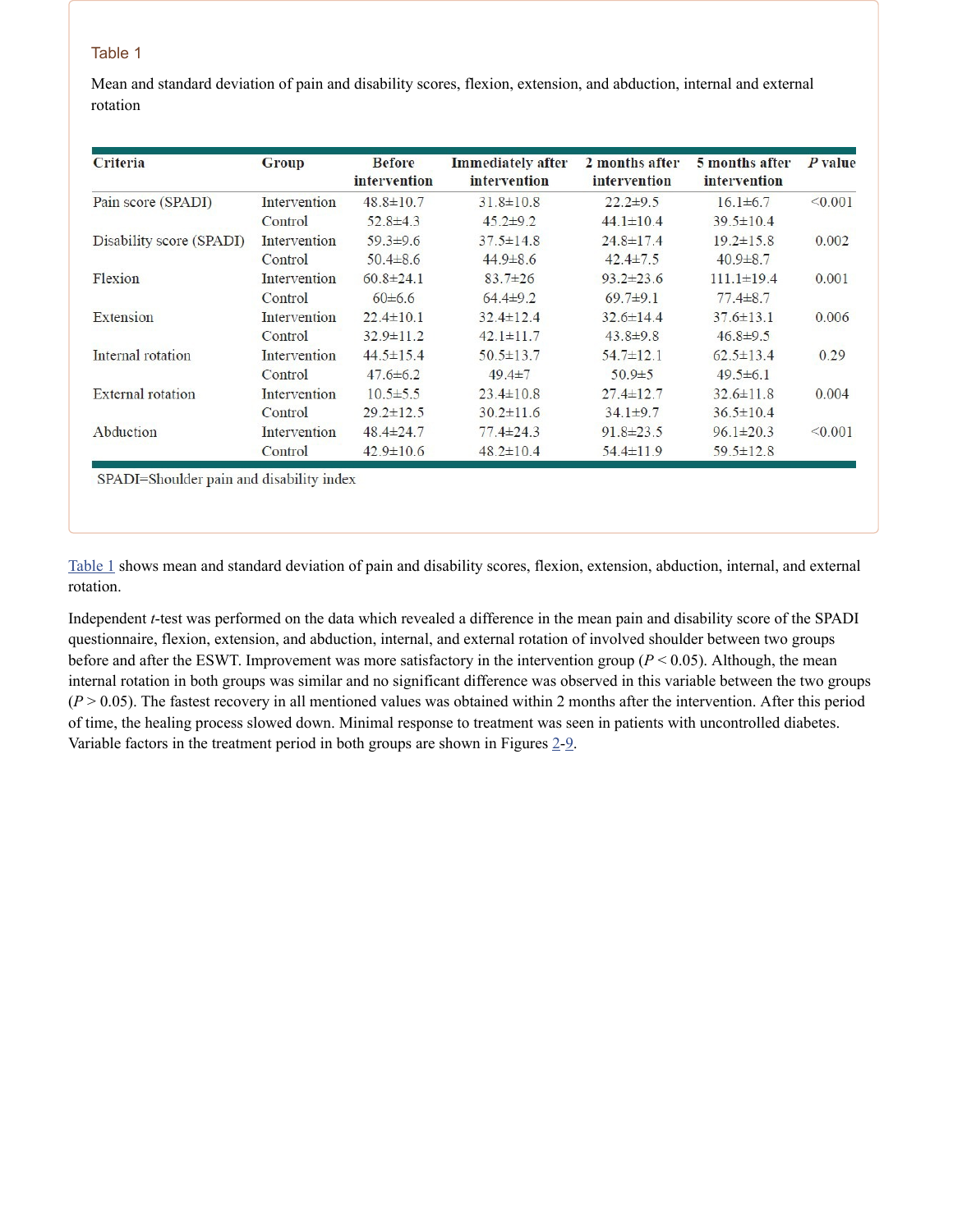

Distribution of the pain score according to the Shoulder Pain and Disability Index score before the intervention



# [Figure](https://www.ncbi.nlm.nih.gov/pmc/articles/PMC4124565/figure/F9/) 9

Changes in the abduction score in both groups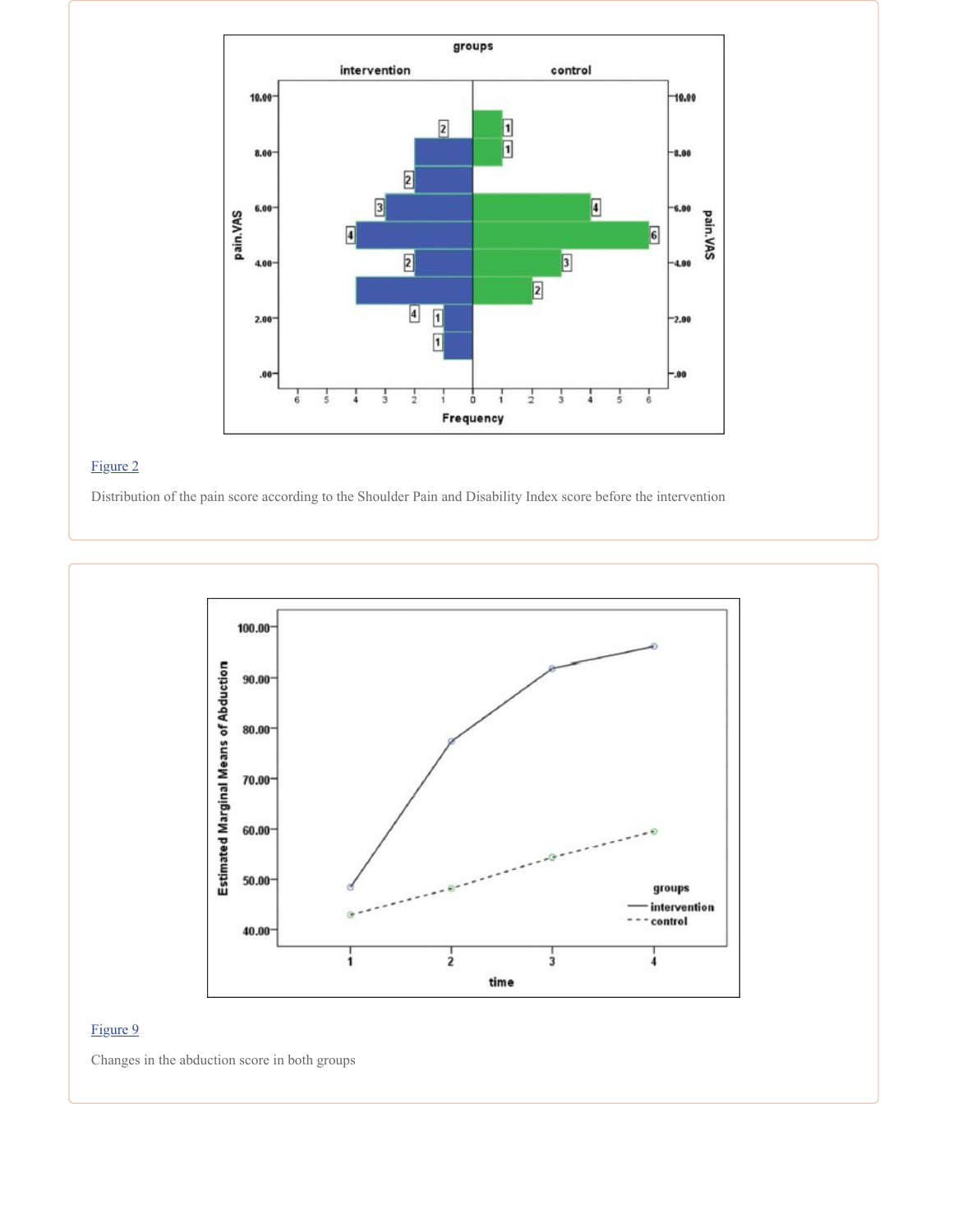

Changs in the pain score according to the Shoulder Pain and Disability Index score in both groups



## [Figure](https://www.ncbi.nlm.nih.gov/pmc/articles/PMC4124565/figure/F4/) 4

Changes in the disability score in both groups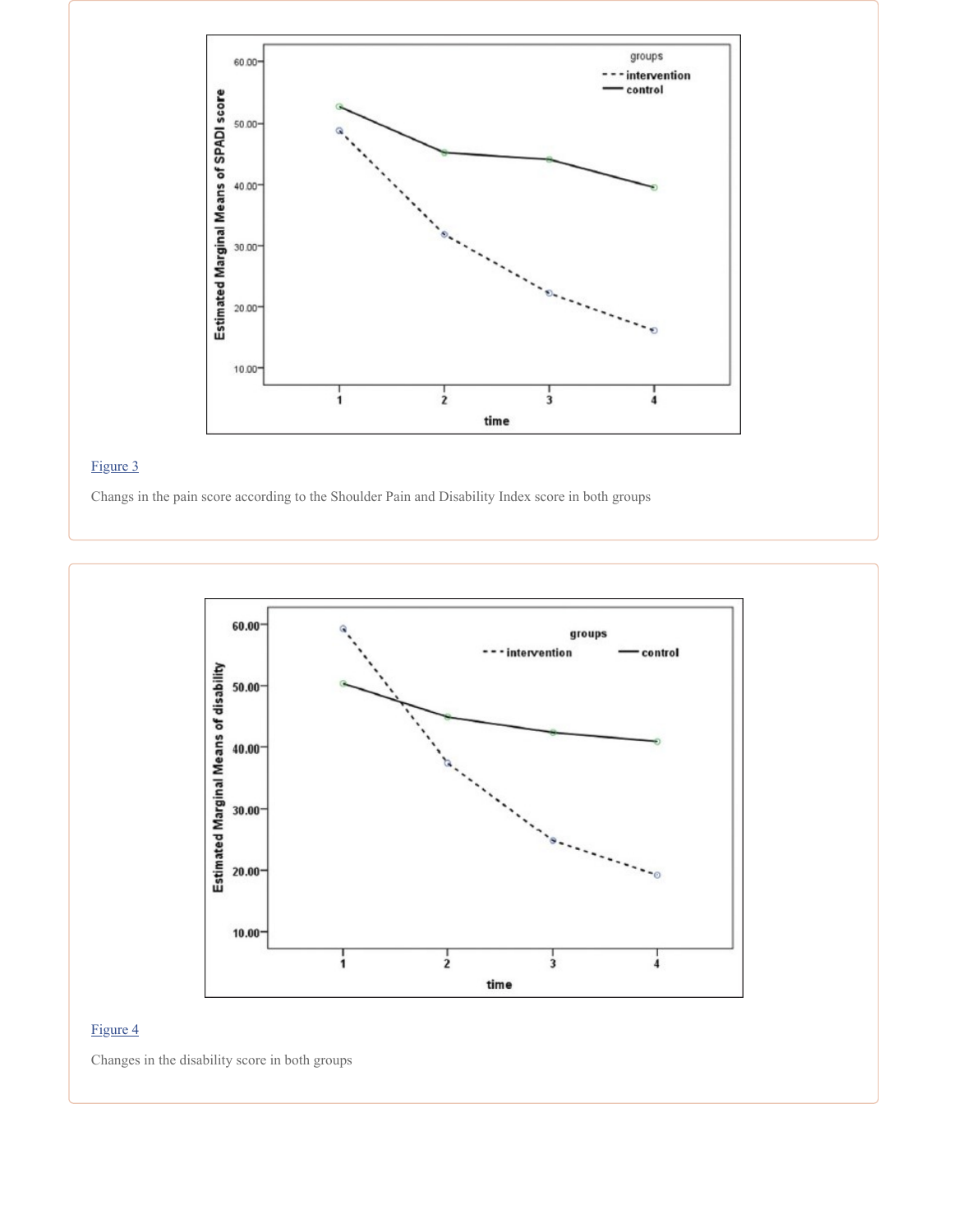

Changes in the flexion score in both groups



## [Figure](https://www.ncbi.nlm.nih.gov/pmc/articles/PMC4124565/figure/F6/) 6

Changes in the extension score in both groups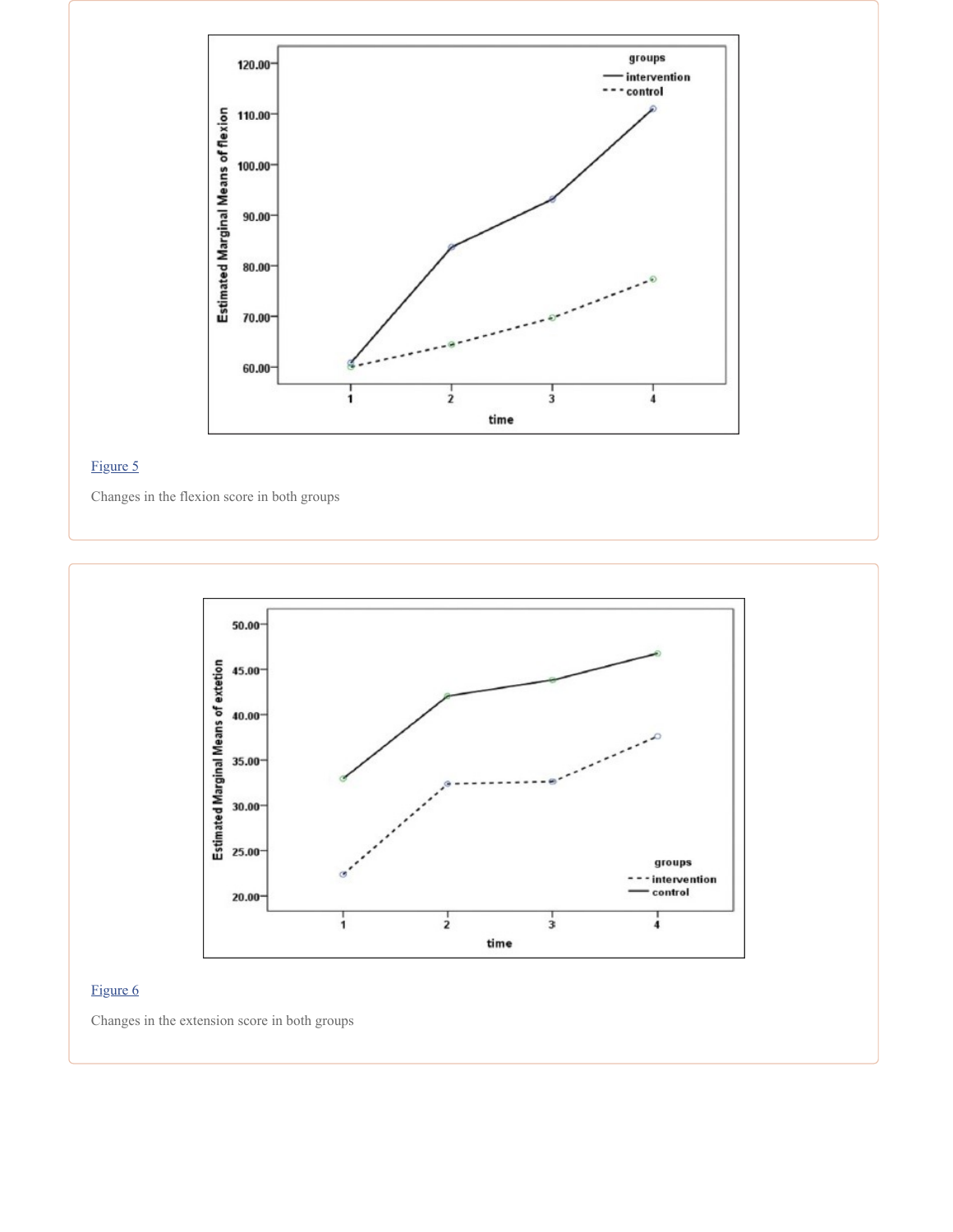

Changes in the internal rotation score in both groups



### [Figure](https://www.ncbi.nlm.nih.gov/pmc/articles/PMC4124565/figure/F8/) 8

Changes in the external rotation score in both groups

# **DISCUSSION**

There are different types of treatments for frozen shoulder such as medical therapy, physical therapy, surgery, etc. However, these methods are expensive and time consuming and require several sessions for physical therapy; therefore, some patients may leave treatment. Other methods such as distension arthroscopy and manipulation under anesthesia are recommended and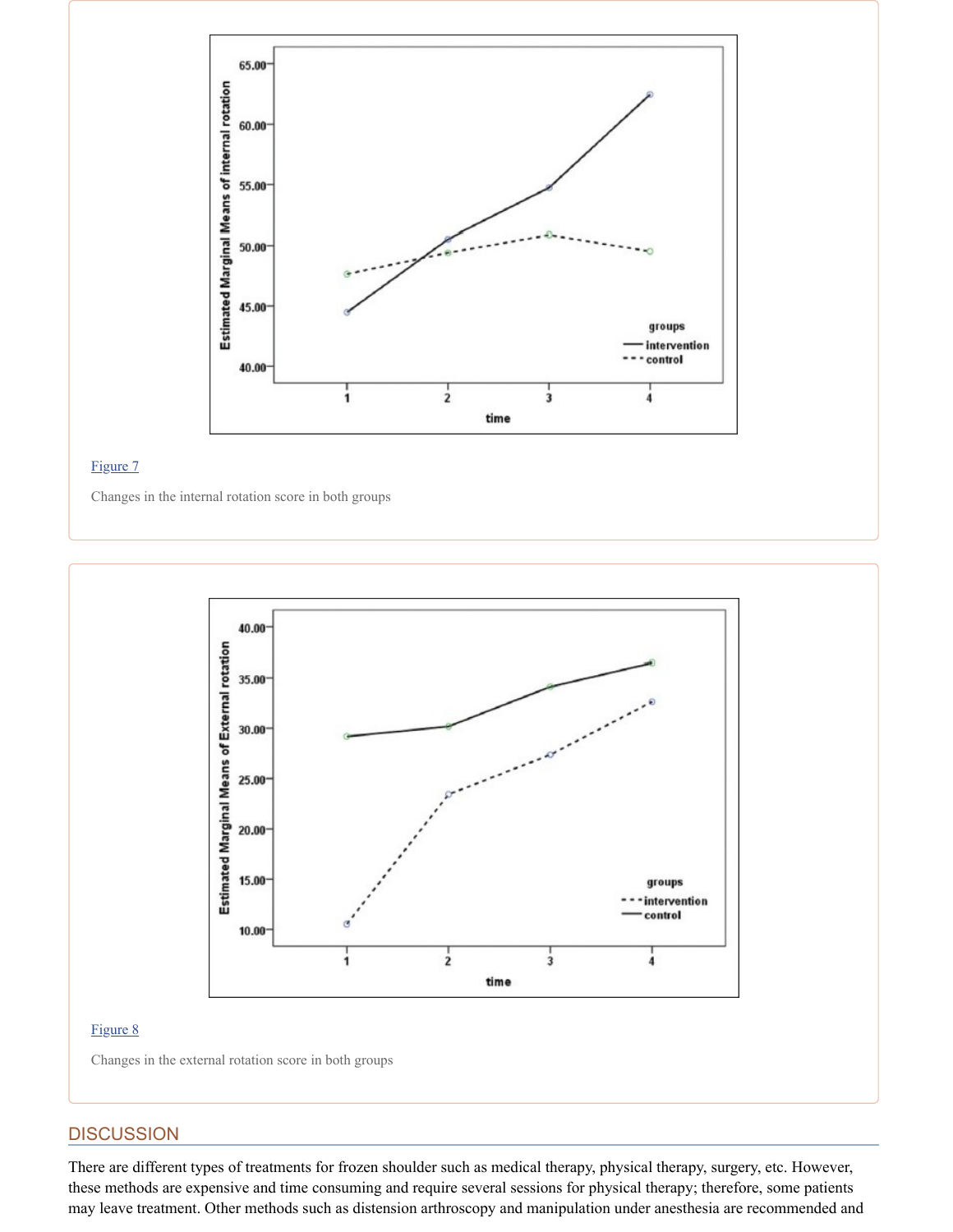although, the risk of general anesthesia is considered for all of these conditions. Since some patients have diabetes and cardiac problems, surgery methods have more complications. ESWT has positive results in orthopedic conditions such as tendinitis, plantar fasciitis, lateral epicondilitis and rotator cuff disease. Since the rotator cuff problem is one of the predisposing factors for frozen shoulder and ESWT is effective in this condition, ESWT may also be useful in frozen shoulder. Durante *et al*. (2006) studied patients with similar conditions. One group of the patients were treated with extracorporeal shockwave combined with physiokinesiotherapy and the second group were treated with physiokinesiotherapy alone.[\[23\]](#page-9-13) Patients received 2500 shocks from anterior and lateral directions with energy between  $0.07$  and  $0.11$  mJ/mm<sup>2</sup> two sessions per week 2 weeks. All patients were followed for 6 months. About 30% of the patients showed excellent response, while 30% of patients showed poor response, as well. 10% of patients in the second group showed complete response. According to arthroscopic findings, adhesions occur more in the descendent fold and surrounding synovium, therefore, stimulation from anterior and posterior directions is more effective rather than the lateral direction. In the current study, the amount of the energy was higher than the study by Durante; other researches on the rotator cuff tendonitis have reported more effective responses with higher energy; therefore, it is better to increase the level of energy and decrease the number of shocks. In the present study, the better response to treatment was likely due to proper session intervals.

# **CONCLUSIONS**

According to the findings of this study and in comparison with similar studies, ESWT has positive effects on acceleration of the healing process of frozen shoulder. Considering the significant side-effects of other therapies such as surgery, patients with frozen shoulder can take advantage of ESWT because of its noninvasive, safe nature, low costs, no need for hospitalization, fewer visits of patient in the hospital, and the lack of significant adverse events during the treatment.

# RECOMMENDATION

Since systematic reviews on plantar fasciitis have revealed effective response to the use of the radial shockwave probe, the authors suggest that the efficacy of the radial probe in comparison with the probe focused on the treatment of frozen shoulder be evaluated in future studies.

# ACKNOWLEDGMENT

This study was supported by a grant from Isfahan University of Medical Sciences (Grant no: 391061). The authors are grateful to the authorities of Kashani Hospital for their cooperation.

# **Footnotes**

**Source of Support:** This study was supported by a grant from Isfahan University of Medical Sciences (grant No: 391061)

### **Conflict of Interest:** None declared

### **REFERENCES**

<span id="page-8-0"></span>1. Frontra G. Essentials of Physical Medicine and Rehabilitation. 2nd ed. Philadelphia: Saunders, Elsevier; 2008. Adhesive capsulitis; pp. 49–54. [Google [Scholar\]](https://scholar.google.com/scholar_lookup?title=Essentials+of+Physical+Medicine+and+Rehabilitation&author=G+Frontra&publication_year=2008&)

<span id="page-8-1"></span>2. Braddom RL. 4th ed. Philadelphia: WB Saunders; 2011. Handbook of Physical Medicine and Rehabilitation; p. 825. [Google [Scholar\]](https://scholar.google.com/scholar?q=Braddom+RL+Handbook+of+Physical+Medicine+and+Rehabilitation+2011+4th+ed+Philadelphia+WB+Saunders+825+)

<span id="page-8-2"></span>3. Dalton SE. The shoulder. In: Hochberg M, Silman AJ, Smolen JS, editors. Rheumatology. 3rd ed. Toronto: Mosby; 2003. pp. 615–30. [Google [Scholar\]](https://scholar.google.com/scholar_lookup?title=Rheumatology&author=SE+Dalton&publication_year=2003&)

<span id="page-8-3"></span>4. Dias R, Cutts S, Massoud S. Frozen shoulder. BMJ. 2005;331:1453-6. [PMC free [article\]](https://www.ncbi.nlm.nih.gov/pmc/articles/PMC1315655/) [\[PubMed\]](https://www.ncbi.nlm.nih.gov/pubmed/16356983) [Google [Scholar\]](https://scholar.google.com/scholar_lookup?journal=BMJ&title=Frozen+shoulder&author=R+Dias&author=S+Cutts&author=S+Massoud&volume=331&publication_year=2005&pages=1453-6&pmid=16356983&)

<span id="page-8-4"></span>5. Yang JL, Chang CW, Chen SY, Wang SF, Lin JJ. Mobilization techniques in subjects with frozen shoulder syndrome: Randomized multiple-treatment trial. J Am Phys Ther Assoc Phys Med. 2013;93:1307-15. [\[PubMed\]](https://www.ncbi.nlm.nih.gov/pubmed/17684085) [Google [Scholar\]](https://scholar.google.com/scholar_lookup?journal=J+Am+Phys+Ther+Assoc+Phys+Med&title=Mobilization+techniques+in+subjects+with+frozen+shoulder+syndrome:+Randomized+multiple-treatment+trial&author=JL+Yang&author=CW+Chang&author=SY+Chen&author=SF+Wang&author=JJ+Lin&volume=93&publication_year=2013&pages=1307-15&)

<span id="page-8-5"></span>6. Basford JR. Therapeutic physical agents. In: Delisa JA, editor. Physical Medicine and Rehabilitation. Principles and Practice. Philadelphia: Lippincott Williams and Wilkins; 2005. pp. 251-70. [Google [Scholar](https://scholar.google.com/scholar_lookup?title=Physical+Medicine+and+Rehabilitation.+Principles+and+Practice&author=JR+Basford&publication_year=2005&)]

<span id="page-8-6"></span>7. Berghs BM, Sole-Molins X, Bunker TD. Arthroscopic release of adhesive capsulitis. J Shoulder Elbow Surg. 2004;13:180– 5. [\[PubMed\]](https://www.ncbi.nlm.nih.gov/pubmed/14997096) [Google [Scholar\]](https://scholar.google.com/scholar_lookup?journal=J+Shoulder+Elbow+Surg&title=Arthroscopic+release+of+adhesive+capsulitis&author=BM+Berghs&author=X+Sole-Molins&author=TD+Bunker&volume=13&publication_year=2004&pages=180-5&pmid=14997096&)

<span id="page-8-7"></span>8. Lynch SA. Surgical and nonsurgical treatment of adhesive capsulitis. Curr Opin Orthop. 2002;13:271–4. [Google [Scholar\]](https://scholar.google.com/scholar_lookup?journal=Curr+Opin+Orthop&title=Surgical+and+nonsurgical+treatment+of+adhesive+capsulitis&author=SA+Lynch&volume=13&publication_year=2002&pages=271-4&)

<span id="page-8-8"></span>9. Miller MD. 3rd ed. Philadelphia: WB Saunders; 2000. Review of Orthopedics; pp. 218–25. [Google [Scholar\]](https://scholar.google.com/scholar?q=Miller+MD+Review+of+Orthopedics+2000+3rd+ed+Philadelphia+WB+Saunders+218+25+)